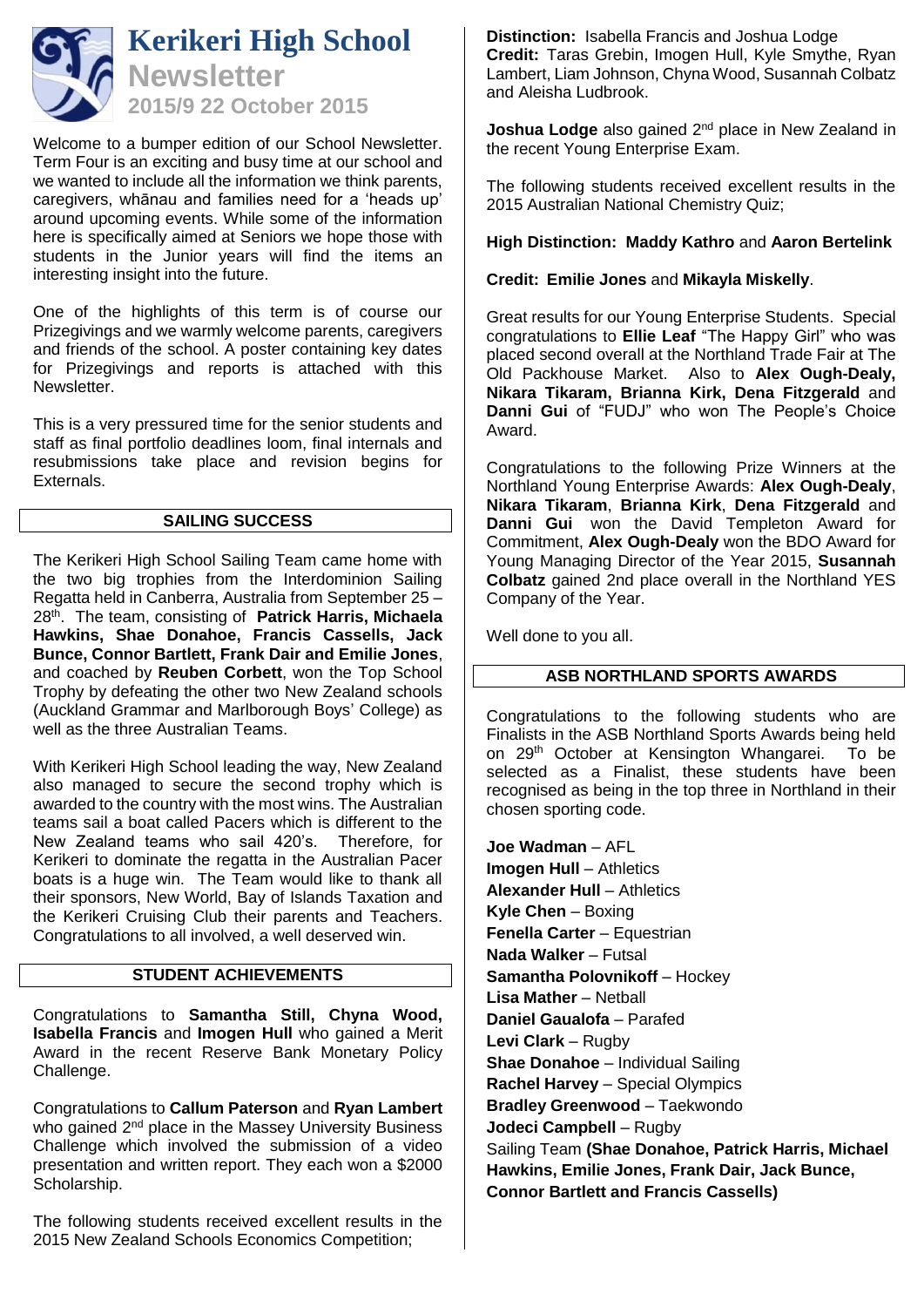## **THE GREAT ANNUAL ART EXHIBITION**

The Great Kerikeri High School Annual Art Exhibition is happening Thursday 29th October – Saturday 31st October. The opening is at 7.30pm on Thursday 29th October. Members of the public, families and whānau are invited to attend. The Exhibition will also be open on Friday 30th October 9am – 3pm and Saturday 31st October between 9am – 1pm. Most work in the Exhibition is for sale and attendees are invited to cast a vote for the People's Choice Award.

# **END OF YEAR ACCOUNTS**

At this time of year our Seniors are asked to return any borrowed materials and books. We have an enormous amount of money invested in textbooks and library books and are keen that these be returned as soon as possible. Drop off can be made to subject Teachers, to Reception or to the Library.

In addition, while we are updating student accounts can we remind everyone that we are also carrying a lot of unpaid accounts for students and their families. Subject Fees, camp fees and sports fees as well as any fees for lost books need to be paid urgently please.

## **SENIOR PRIZEGIVING**

We warmly welcome Parents, Caregivers and Friends of the School to Senior Prizegiving on Thursday 5 November at 11.30am in the Gymnasium. We would like to reiterate the expectation that all students attend in perfect school uniform for this important occasion. Junior students are not required to attend school on Senior Prizegiving Day as normal classes cannot take place. However, Junior students who come to school on Thursday 5 November will be supervised.

### **EXAMINATION INFORMATION**

Most senior students (Years 11, 12 and 13) will be released for NCEA Examinations after the Form Time following Senior Prizegiving on Thursday 5<sup>th</sup> November 2015. School Reports will be issued at this Form Time. Some senior students may be required to attend additional internal assessment opportunities during this time or to complete assessment work before release. NCEA External Examinations begin on Monday 9<sup>th</sup> November 2015. Students have their own individual timetables. The entire timetable is available on the NZQA website – [www.nzqa.govt.nz.](http://www.nzqa.govt.nz/) There is a link on the bottom left-hand corner of the home page.

NZQA Briefing Assemblies will take place on Monday 2<sup>nd</sup> November. Admission Slips and other relevant exam material will be given out at Form Time on this day and all students must attend.

## **REVISION CLASSES**

Over the next few weeks our Teachers will run many revision classes for senior NCEA External Examination candidates. A timetable of classes will be available on the school website and our new school app. We strongly encourage our students to take advantage of these opportunities. Extra effort now can make all the difference.

## **YEAR 13 GRADUATION ASSEMBLY**

Parents, caregivers, family and friends are invited to join our Year 13 students for their Final Assembly on Tuesday 3<sup>rd</sup> November at 12.15pm. This Assembly is a celebration of the completion of the 2015 academic year where every current Year 13 student will be acknowledged for the time they have spent at Kerikeri High School.

Guests should arrive at the Auditorium from 12.00pm. The assembly will finish by 1.15pm at the latest which coincides with our school lunch break. Year 13 students are welcome to sign out for lunch with their family and friends; classes will resume at 2.00pm.

## **GRADUATES' DINNER**

Year 13 Graduates' Dinner is a formal celebration of a student's life at Kerikeri High School. This will be held on Thursday 3<sup>rd</sup> December at The Centre. The evening includes a formal seated dinner. The dinner is \$45 and can be paid for at Reception. The event is attended by Year 13 students and staff only. All attendees will receive a graduation pack containing a formal school reference and leaving certificate.

## **KERIKERI HIGH SCHOOL APP**

Kerikeri High School now has a School App – available now in the Apple and Android App Stores – just search for Kerikeri High.

- Send student absentee notifications
- Check the Daily Notices
- Keep up to date with School News and events
- Receive notifications that are useful to you and your student via alert subscriptions
- Plus handy links for students to access their School Office 365 account and curriculum resources and more

All from your Apple or Android tablet or smartphone!

| <b>Principal:</b>                     | Mrs Elizabeth Forgie                                                                                |
|---------------------------------------|-----------------------------------------------------------------------------------------------------|
| <b>Deputy Principals:</b>             | Mrs Judy Cleaver, Mr Mike Clent, Mr Julian Cosgrove, Mr Daniel Wise                                 |
| <b>Administration:</b>                | Jolanda, Tania, Sue, Susan, Lorraine, Loree, Faye, Joanne                                           |
| <b>Guidance Counsellors:</b>          | Mrs Gill Luke and Mrs Maria Salinas                                                                 |
| <b>Careers:</b>                       | Miss Eileen Andrews                                                                                 |
| <b>Board of Trustees Chairperson:</b> | Mr Rick Palmer                                                                                      |
| <b>Parent Teachers Assoc:</b>         | Tania Moyle, Justine Strang                                                                         |
| Website:                              | www.kerikerihigh.ac.nz                                                                              |
| <b>Contact Us:</b>                    | Hone Heke Road, P.O. Box 92, Kerikeri, Office Ph 4078916, Fax 4079323, enquiries@kerikerihigh.ac.nz |